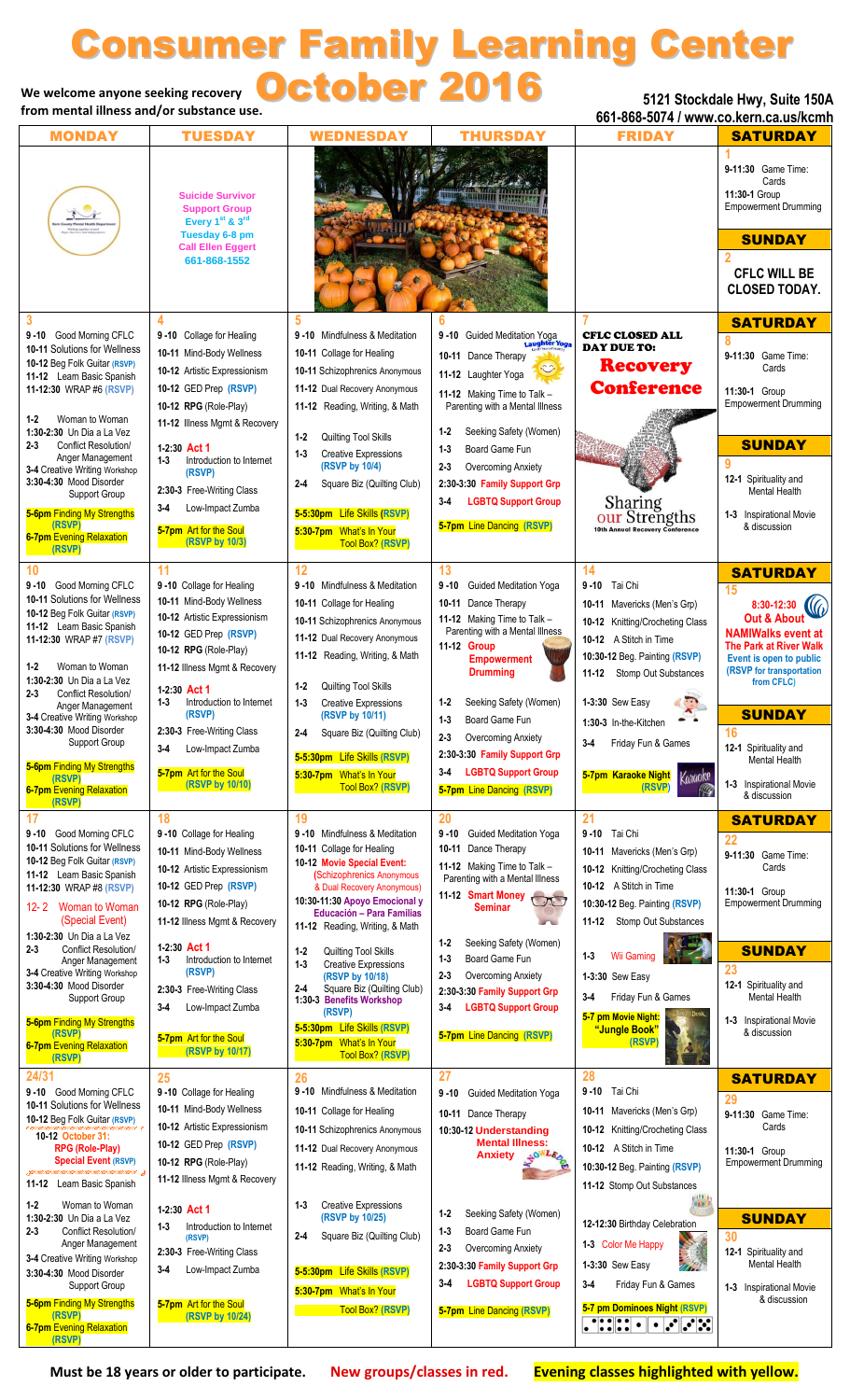**All classes at the Consumer Family Learning Center are FREE We do not have clinicians at the Center. Support groups are peer-led. Attend the group or class that suits you and develop friendships with others who understand what you are going through.**

# **Support Groups**

**Dual Recovery Anonymous –** The Twelve Steps of Dual Recovery Anonymous are based on the proven principles of the traditional Twelve Steps & include the whole disease of chemical dependency, & our emotional or psychiatric illnesses. (Wed 11 am, Rm 151W)

Family Support Group - A group designed to educate and offer support for families and friends of individuals living with a mental illness. The group will include topics such as depression, bipolar depression, schizophrenia, and borderline personality disorder. The group will offer coping skills and information on medication and treatment. (Th 2:30-3:30 pm, Room 127)

**Good Morning CFLC –** Morning conversation with a peer staff member to start your week out right. (Mon 9-10 am, Room 127)

**LGBTQ Support Group –** Lesbian, Gay, Bisexual, Transgender, Questioning - come join us for support in a safe environment. (Th 3-4 pm, Room 129)

**Making Time to Talk–Parenting with a Mental Illness –** Provides moms with positive encouragement, knowledge, & tools to use as they continue their recovery & move toward being the best mothers they can be; sharing, working together, inspired, & encouraged by each other. (Th 11 am, Rm 129)

**Mavericks –** A men's support group to provide mutual, non-judgmental support, and to share life experiences. (Fri 10 am, Room 127)

**Mood Disorder Support Group –** Support group for individuals with depression and/or bi-polar symptoms. (M 3:30 pm, Room 151W)

**Overcoming Anxiety –** Learn and practice coping strategies, skills, and relaxation exercises. (Th 2 pm, Room 129)

**Schizophrenics Anonymous –** Support group for individuals with schizophrenia. (Wed 10 am, Room 151W)

**Stomp Out Substances –** Support group for people who are recovering from a mental illness AND alcohol and/or drug use. (Fri 11 am, Room 127)

**Suicide Survivor Support Group –** A peer-led support group for people who have lost someone to suicide. This support group is offered from KCMH's Crisis Services Division. For details, **please call Ellen Eggert, 868-1552.** (1st & 3<sup>rd</sup> Tues. evening of each month)

**Woman-to-Woman –** A safe place to share, learn, and build relationships with other women. (Mon 1 pm, Room 151E)

#### **Grupos De Apoyo en Español**

**Apoyo Emocional y Educación–Para Familias -** Educando a las/los familiares acerca de la salud emocional de sus seres queridos. (Tercer Miércoles 10:30 am, Salón 127)

**Un Día a La Vez –** Grupo de apoyo para personas que buscan la recuperación del uso de drogas, el alcohol o la salud mental. (Lunes 1:30 pm, Salón 127)

### **Recovery Academy**

**A Stitch in Time –** Learn basics of cross stitch or embroidery–teaches setting up a hoop & common stitches. (F 10 am, Room 151W)

**ACT 1 –** Teaches acting skills through experience. Explore theatre games, "give and take"' improv, and acting out small skits. (Tues 1 pm, Room 129)

**Art for the Soul –** Join us for a fun evening of relaxation through art. (T 5 pm, Room 129) RSVP required.

**Artistic Expressionism (art class) –** Students will use various art mediums, including black and colored pencils, pastels, and acrylic paint. (T 10 am, Room 129)

**Beginning Folk Guitar –** RSVP required. (Mon 10 am, Room 129) – NEW STUDENTS WELCOME.

**Beginning Painting –** Students who make this 6-week commitment will learn basics and complete an oil painting. RSVP required. (Fri 10:30 am, Room 129)

**Benefits Workshop–The Truth About SSDI/SSI "Employment Supports"–** Workshop covers how working or school affect social security, Medicare, Medi-Cal benefits; difference between the two benefits; & earnings reporting. RSVP required. (Every 3rd Wednesday 1:30 pm, Room 127)

**Board Game Fun –** Join in with your peers to have fun playing games. (Thur 1 pm, Room 151E)

**Card-Making (Holidays/Celebrations) –** Make your own cards. Supplies provided, you may also bring your own. (As scheduled) RSVP required.

**Collage for Healing –** Get your creativity flowing by expressing yourself through a combination of pictures, words, or phrases that illustrate your story. (Tues. 9 am, Room 129) and (Wed 10 am, Room 129)

**Color Me Happy –** From choosing colors to the repetitive motion of your hands, coloring can help you achieve a deeply relaxed state. Enjoy music and conversation in a relaxed atmosphere. (Friday as Scheduled, 1 pm, Room 129)

**Conflict Resolution/Anger Management –** Designed to assist individuals with communicating effectively, setting boundaries, building healthy relationships, and stopping the anger cycle. (Mon 2 pm, Room 151W)

**Creative Expressions –** An arts and crafts class designed to bring out the artist in all of us. RSVP required. (Wed 1 pm, Room 129)

**Creative Writing Workshop –** Includes instruction and practice of free writes, journaling, poetry, and report writing. (Mon 3 pm, Room129)

**Dance Therapy –** Regardless of your fitness level, beginning or advanced – everyone will benefit from this fun class. (Thur 10 am, Room 151)

**Evening Relaxation –** Learn to incorporate relaxation as a healthy, daily habit. (Mon 6 pm, Room 127) RSVP required.

Finding My Strengths - Look for clues that reveal your own hidden strengths and positive possibilities. (Mon 5 pm, Room 127) RSVP required.

**Free-Writing Class –** Join this creative writing class where you can express your emotions through personal short stories, essays, or poems. Weekly topics are provided to kick-start your creativity. You have an opportunity to share your creative work at the end of each class. (Tue 2:30 pm, Room 129)

Friday Evening Events - Join us for a night of Bingo, dominoes, a movie, dance, or other event. For Open Mike Night - read poetry (your own or your favorite writer), sing, tell jokes, play guitar, play keyboard, or other talent. Check calendar for specific activity. (Fri 5 pm, Room 151) RSVP required.

**Friday Fun & Games –** Start your weekend off right. Activities include Pictionary, Scattergories, Toss Across, and board games. (Fri 3 pm, Room 129)

Game Time: Cards - Join in with your peers to have fun playing card games. We will mix it up (Hearts, Uno, Snap, War, Phase 10, Kings Corners, Spades, etc.). If you have a favorite card game that you would like to play, let us know. (Sat 9 am, Room 151W)